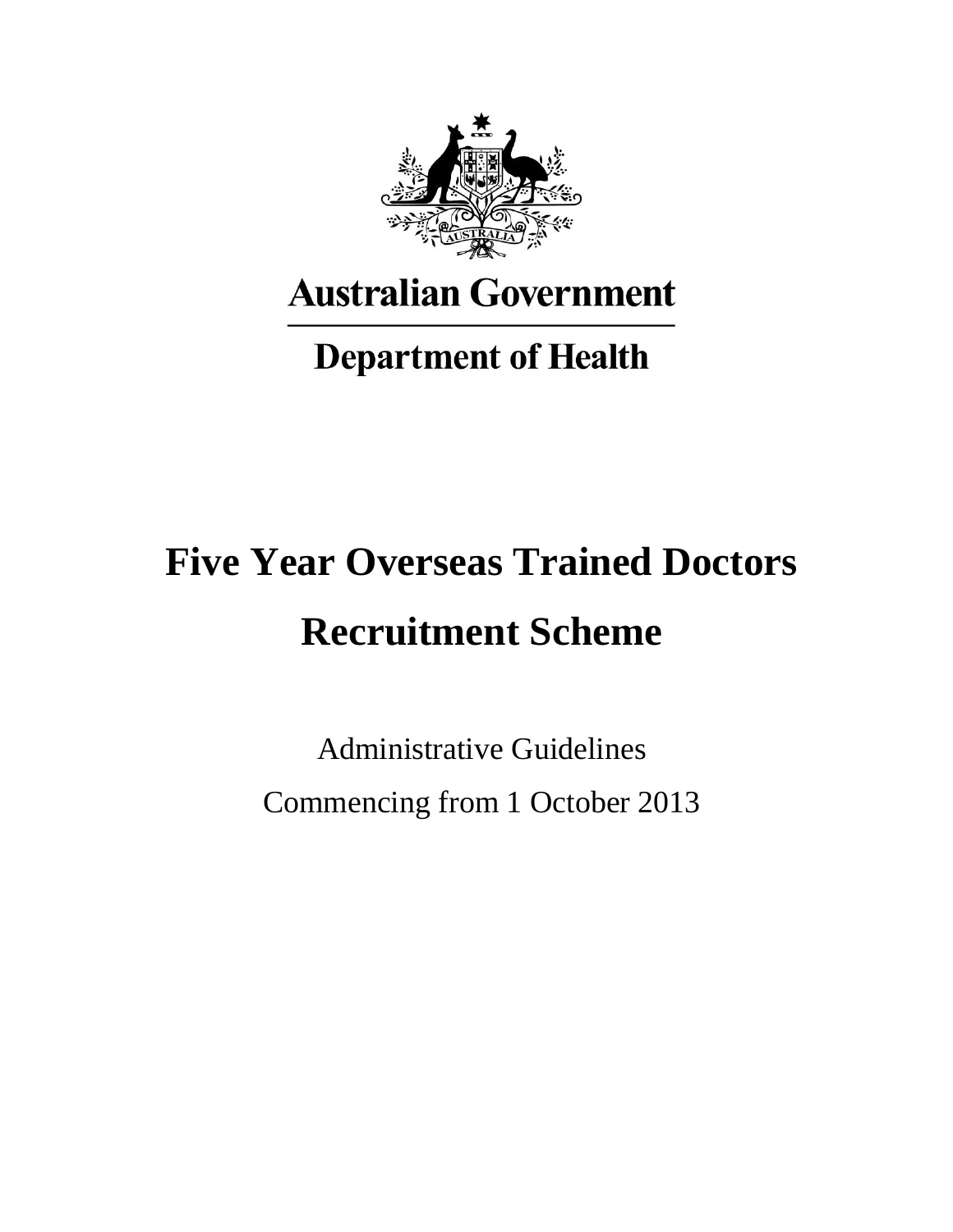# **TABLE OF CONTENTS**

| PART 1            | <b>FOREWARD</b>                    | 3              |
|-------------------|------------------------------------|----------------|
|                   | PART 2 DEFINED TERMS               | 3              |
|                   | PART 3 POLICY CONTENT              | 5              |
| PART <sub>4</sub> | <b>PRINCIPLES &amp; OBJECTIVES</b> | 5              |
| PART <sub>5</sub> | AUSTRALIAN GOVERNMENT INCENTIVES   | 6              |
| PART 6            | <b>ELIGIBILITY CRITERIA</b>        | $\overline{7}$ |
|                   | PART 7 APPLICATION PROCESS         | 8              |
| PART <sub>8</sub> | <b>ASSESSMENT</b>                  | 8              |
| PART 9            | TIME FOR DECISIONS                 | 10             |
|                   | PART 10 ROLES AND RESPONSIBILITIES | 11             |
|                   | PART 11 REJECTIONS AND TERMINATION | 13             |
| PART 12 APPEALS   |                                    | 13             |
| Appendix A        |                                    | 14             |
| Appendix B        |                                    | 15             |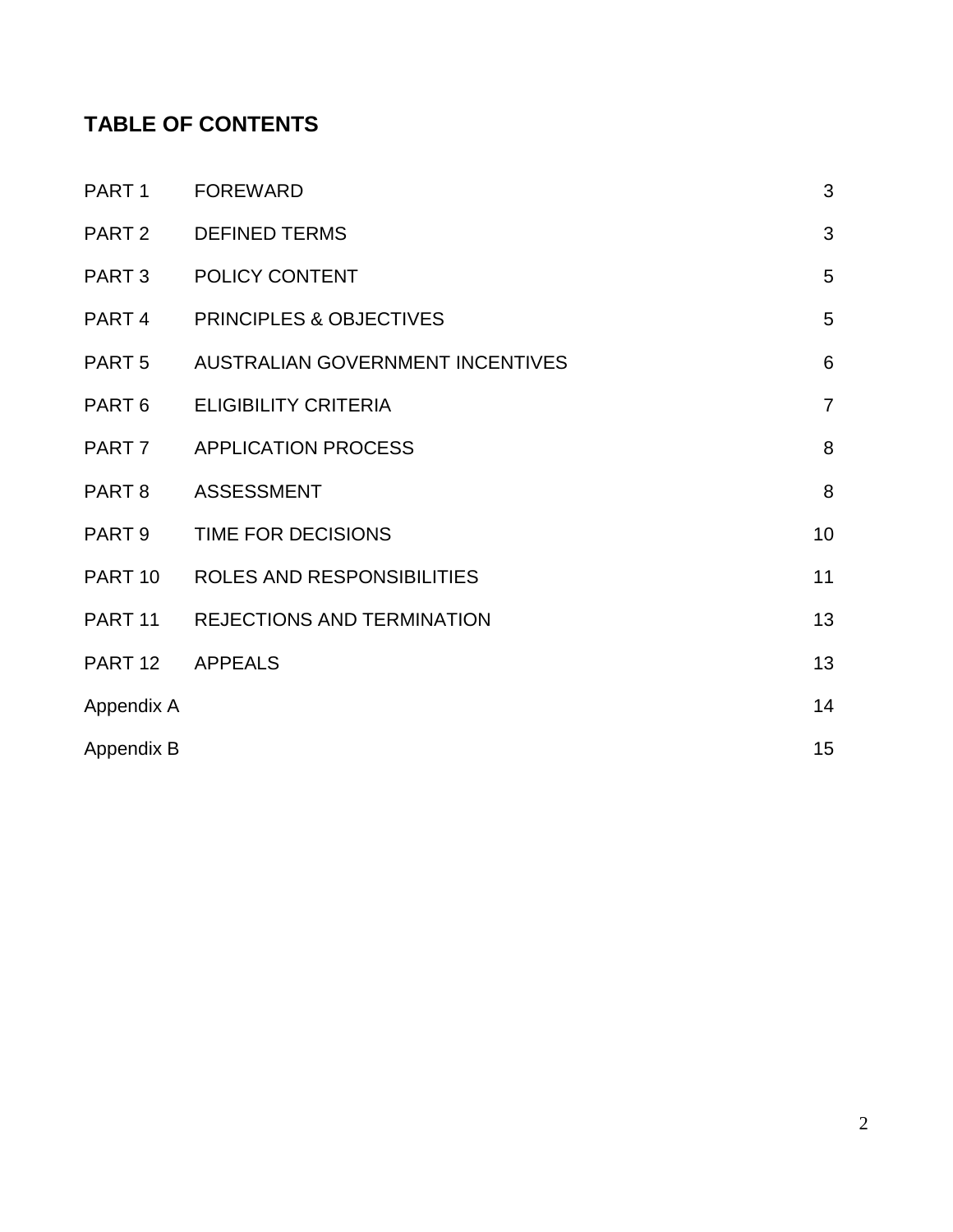# **PART 1 FOREWARD**

The following Administrative Guidelines set out the parameters for the national operation of the Five Year Overseas Trained Doctors (OTDs) Recruitment Scheme. The Guidelines also contain background information and clarify the roles and responsibilities of the participants and administrators of the Scheme.

The Guidelines articulate the principles upon which all activities should be undertaken and all decisions with respect to the Scheme must comply with this version of the Guidelines.

The intended audience for these Guidelines include Rural Workforce Agencies and Rural Health Workforce Australia.

All organisations involved in the collection and transmission of personal information and data relating to the Scheme will need to abide by the requirements of the *Privacy Act 1988*.

# **PART 2 DEFINED TERMS**

The following terms are defined and have the meaning given below whenever they are used in these Guidelines.

- **1.** *CPD* means continuing professional development.
- **2.** *Department of Human Services* (DHS) means Medicare Australia, formerly known as the Health Insurance Commission.
- **3.** *DIBP* means Department of Immigration and Border Protection.
- **4.** *District of workforce shortage (DWS)* mean*s* a geographic area in which the general population need for health care is not met. Population needs for health care are unmet if a district has significantly less access to medical professional services of the type provided by applicants than the national average. Guidelines on the granting of exemptions under section 19AB of the Act can be found at [www.doctorconnect.gov.au.](http://www.doctorconnect.gov.au/)
- *5. FACRRM* means Fellowship of the Australian College of Rural and Remote Medicine.
- **6.** *FRACGP* means Fellowship of the Royal Australian College of General Practitioners.
- **7.** *Guidelines* mean the current Scheme Guidelines.
- **8.** *Health* means the Australian Government Department of Health
- **9.** *Medical practitioner position* means a post of employment for an OTD to participate on the Scheme.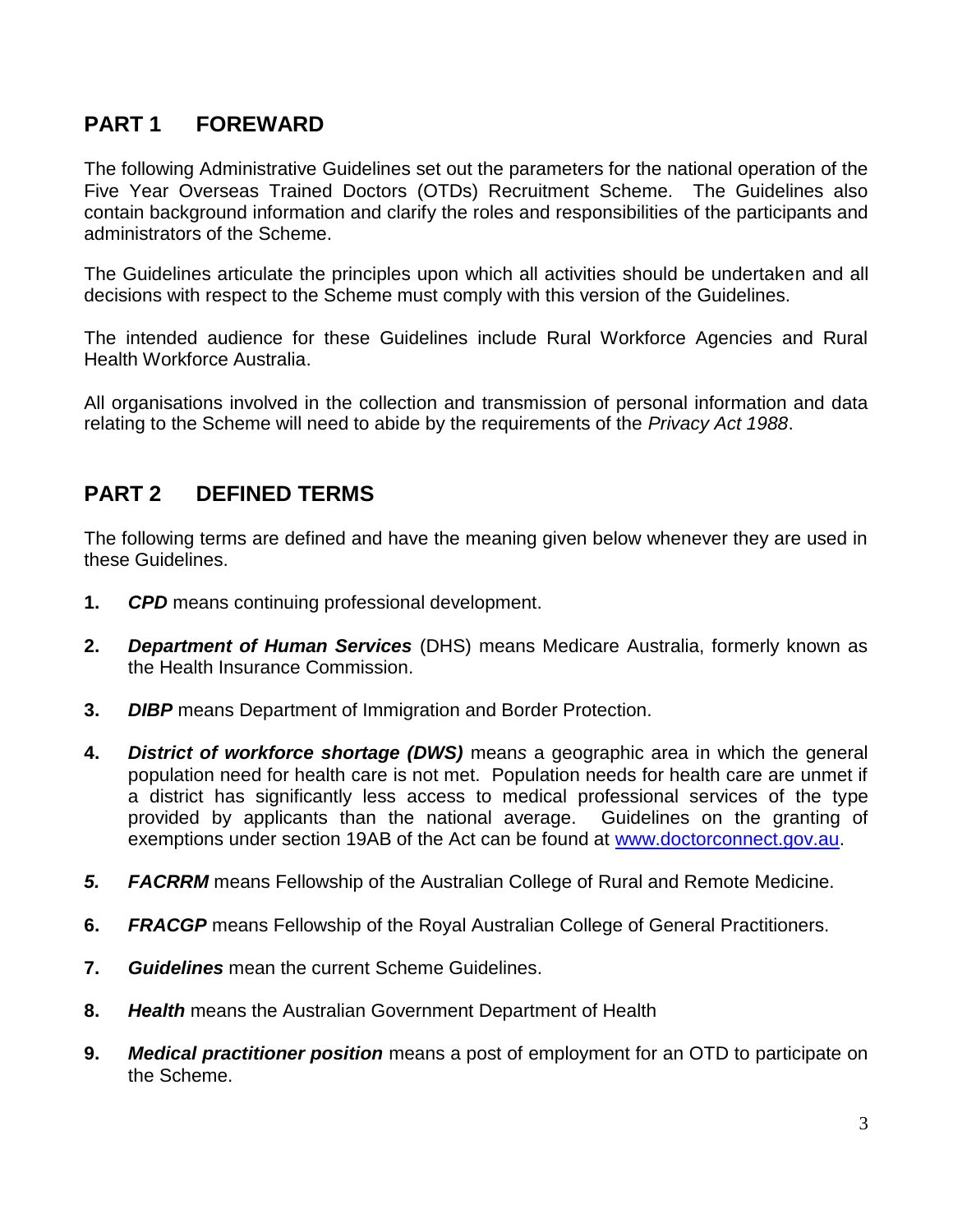- **10.** *MBS* means Medicare Benefits Schedule.
- **11.** *OTD (overseas trained doctor)* means a person whose primary medical qualification was not obtained from a medical school located in Australia or New Zealand or a former overseas medical student as defined in the Section 19AB Guidelines that commenced on 18 October 2001.
- **12.** *Permanent Resident or Australian Citizen* as defined in the *Migration Act 1958.*
- **13.** *QA* means Quality Assurance.
- **14.** *Recognised Fellow* means an OTD who has obtained FACRRM or FRACGP.
- **15.** *Rural Health Workforce Australia (RHWA)* is the peak body of the Rural Workforce Agencies. It provides national leadership and supports and represents Rural Workforce Agencies by providing information and policy advice on health workforce issues.
- **16.** *Rural Workforce Agencies* **(RWAs)** are the administrative bodies for the Rural Locum Relief Program. They recruit and support general practitioners in each State and Territory.
- **17.** *Scaling* means the scaling initiative announced in the 2009-10 Federal Budget. Scaling is being applied to a range of Australian Government programs that have a return of service obligation. Scaling increases the attractiveness of working in rural areas by fast tracking return of service obligations based on the Remoteness Area (RA) category the participant is working in. The greatest reward is for those willing to work in the most remote locations of Australia.
- **18.** *Scheme* means the Five Year OTDs Recruitment Scheme.
- **19.** *Scheme location* means a location eligible for an OTD to participate on the Scheme.
- **20. Session** for the purposes of the Five Year OTDs Recruitment Scheme a 'session' is defined as an average of 3.5 hours.
- **21.** *Term of service* means the period of time an OTD needs to serve to fulfil the duration requirements of the Scheme.
- **22.** *The Act* means the *Health Insurance Act 1973*.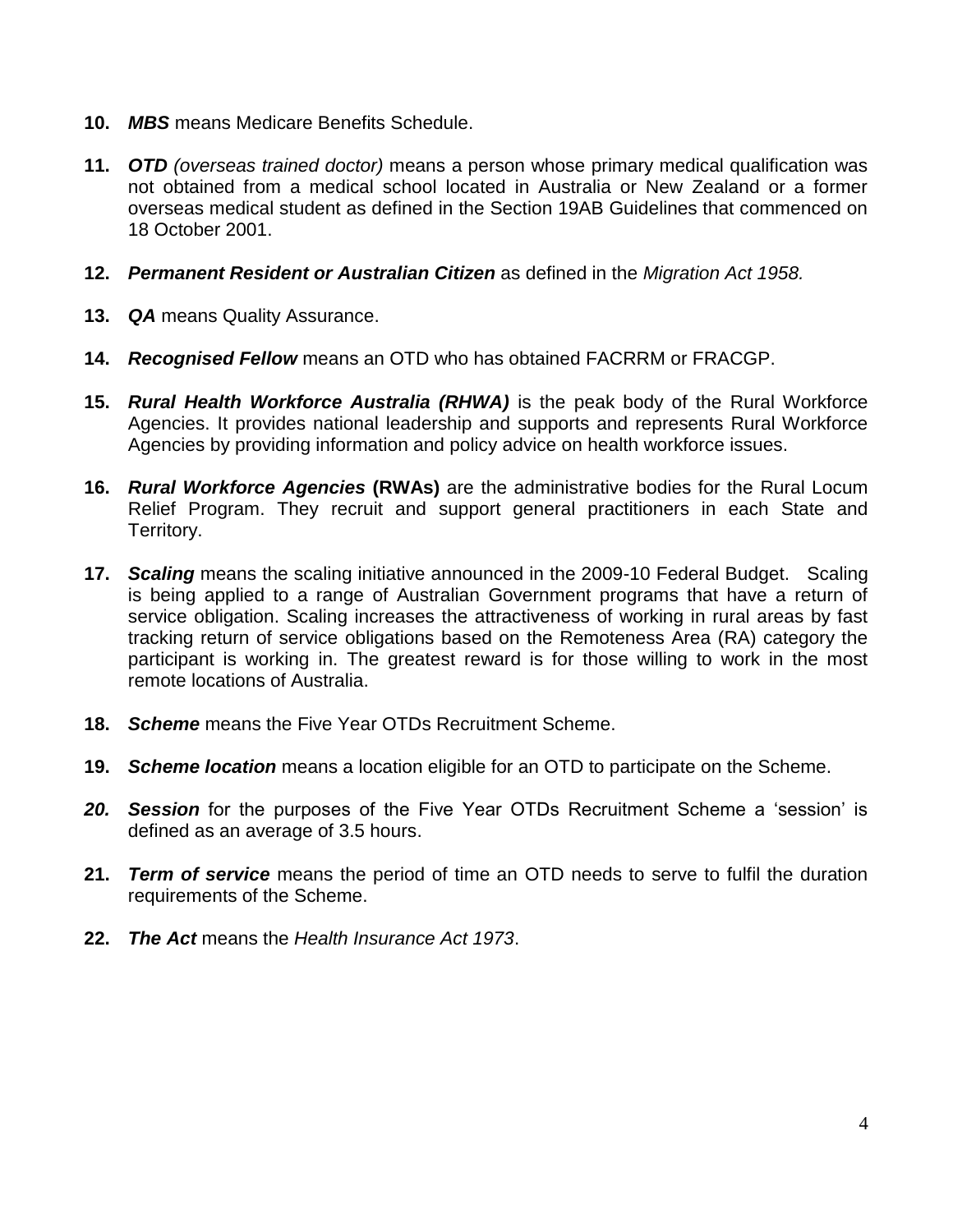# **PART 3 POLICY CONTENT**

The Five Year OTDs Recruitment Scheme (the Scheme) commenced in 1999 with establishment funding by the Australian Government and was implemented by all Australian states and the Northern Territory Health Departments in their respective jurisdictions to address long term rural medical workforce shortages.

In 2004, the Australian Government Department of Health and Ageing (DoHA) undertook a National Review of the Scheme to evaluate its effectiveness and recommend options for improving its future operation across Australia. The review identified the importance of maintaining the current and future recruitment of OTDs to meet the medical service needs of Australians, especially in rural and remote Australia.

As a result a national framework was implemented to provide a broad approach for the states and Northern Territory to manage the Scheme and to take into account regional differences.

On 1 October 2008 DOHA (now Department of Health) appointed Rural Health Workforce Australia (RHWA) as the administering body of the Scheme. An Implementation and Review Group (IRG) was established by RHWA with representation from each Rural Workforce Agency (RWA) and RHWA. The IRG has oversight of the OTD programs administered by RHWA.

These Guidelines commence on 1 October 2013 and replace any previous versions.

# **PART 4 PRINCIPLES & OBJECTIVES**

The main objectives of the Scheme are:

- To provide incentives to attract appropriately qualified and experienced OTDs working in general practice to overcome the current and future community needs for general practice medical services in rural and remote Australia;
- To increase the supply of appropriately qualified OTDs in rural and remote Australia;
- To enhance the professional development, skills and knowledge of OTDs in Australia; and
- To bring a degree of stability to the provision of general practitioner services in rural and remote communities.

It is anticipated that OTDs recruited to the Scheme will make an investment in the community in terms of their medical practice, housing and family/social relationships. In addition it is hoped that the Scheme will act as a retention program and encourage OTDs to remain in the community upon completion of the requirements of the Scheme.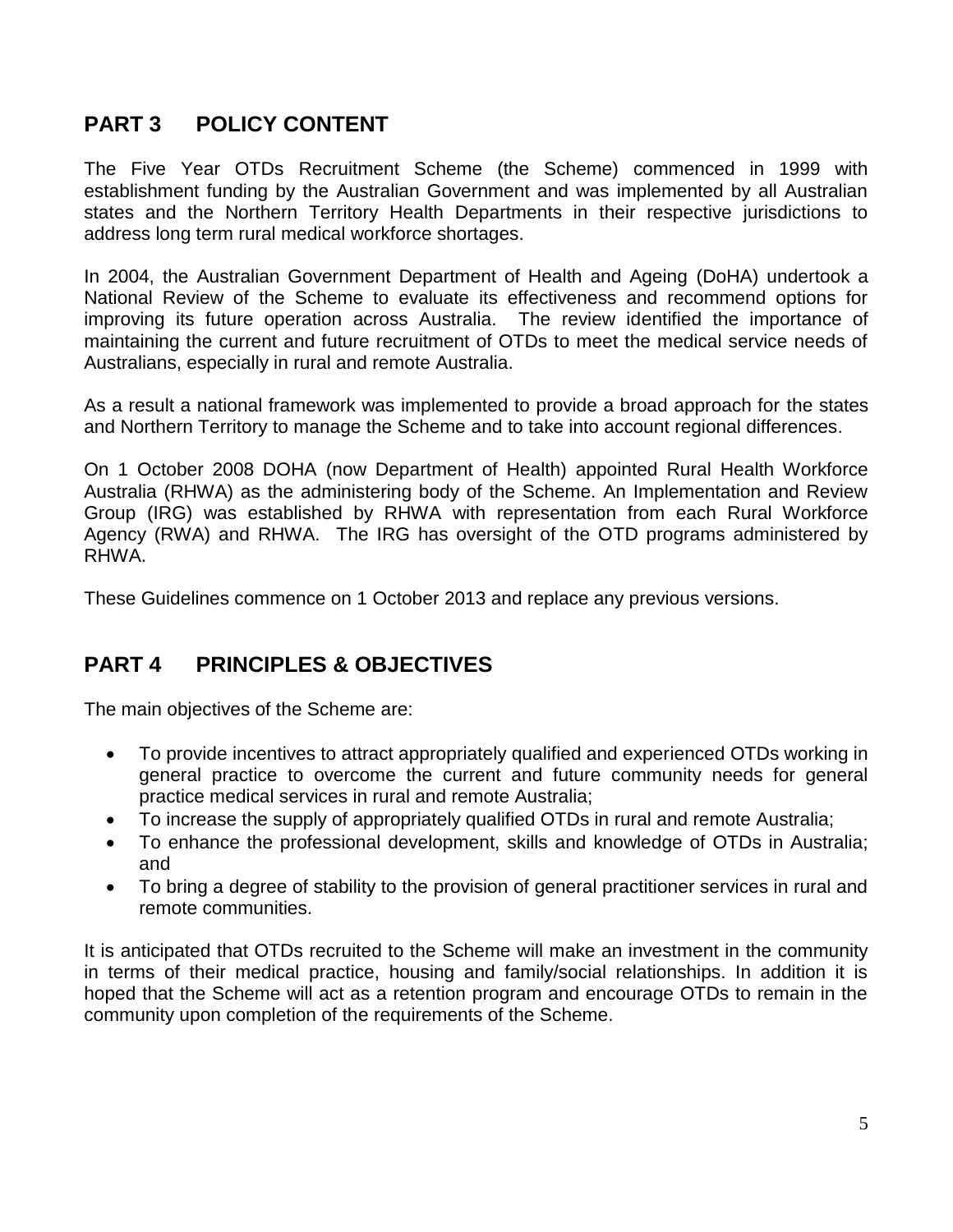Where relevant, participants may be required to include their state or Territory Health Department in the administration of the Scheme according to current agreements until the end of the contract.

The caveat to this is that all correspondence from State or Territory Departments will need to be addressed to Rural Health Workforce Australia rather than Health.

# **PART 5 AUSTRALIAN GOVERNMENT INCENTIVES**

The Australian Government acknowledges the need to offer incentives to attract doctors with the appropriate qualifications and experience to work in areas of greatest need. Health has helped to facilitate the development of recruitment initiatives that are nationally consistent as follows:

- Facilitating Medicare financial benefits access for participating doctors. Where a location is listed as a current District of Workforce Shortage (DWS) Health will grant an exemption under section 19AB of the Health Insurance Act (the Act) to allow medical practitioners participating in the Scheme to gain access to the Medicare Benefits Schedule (MBS) financial benefits arrangements.
- A reduction in the ten year moratorium on provider number restrictions under section 19AB of the Act. The Delegate to the Minister for Health and Medical Research will grant a non-location specific 19AB exemption to medical practitioners who have satisfied the requirements of the Scheme**.**

To receive the non-location specific 19AB exemption a Scheme doctor must:

- i) complete the required term of service in a location deemed eligible for the Scheme;
- ii) attain FRACGP or FACRRM; and
- iii) attain permanent residency of Australia and/or Australian Citizenship.

Note: doctors with New Zealand residency or citizenship who may not actually hold Australian permanent residency or Australian citizenship as defined under the *Migration Act 1958* may be able to work indefinitely in Australia. However, these doctors need to also achieve Australian permanent residency or Australian citizenship to meet the requirements of the Scheme.

Scheme doctors are not eligible to receive scaling benefits as any scaling discounts are less than that offered by the Scheme. The DHS will ensure that Scheme participants do not receive scaling discounts as a result of the OTDs scaling initiative announced under the 2009 Budget.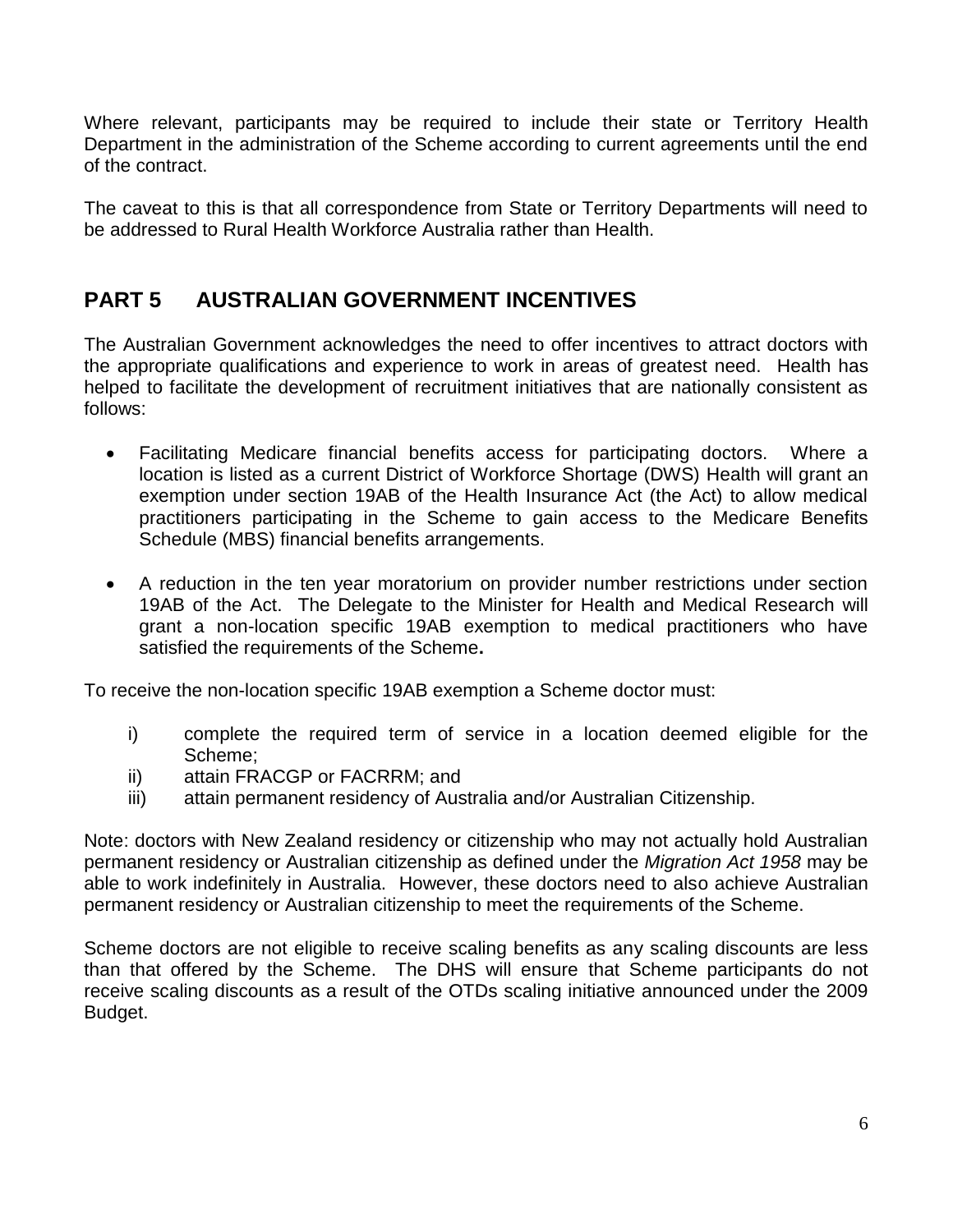# **PART 6 ELIGIBILITY CRITERIA**

#### *6.1 Eligibility Criteria for Scheme Locations/ Medical Practices*

The intent of the Scheme is to make the above incentives available to suitably qualified and experienced OTDs who are prepared to work in locations which are, in the opinion of the RWAs, the most difficult to recruit to in their respective jurisdiction.

Locations/medical practices must meet the following criteria to be eligible for the services of an OTD participating on the Scheme:

- Require at least 7 sessions per week as part of the placement; and
- Placed within a Rural, Remote and Metropolitan Area (RRMA) classification  $4 7$ (RRMA 1 – 7 in the Northern Territory) and the location/medical practice is considered to be a *district of workforce shortage.*

For Aboriginal Medical Services funded by the Office for Aboriginal and Torres Strait Islander Health (OATSIH), the location/medical practice must be within RRMA 3 – 7 areas.

Where a location meets the above criteria and the DWS status changes, the Scheme status will remain for a maximum period of 12 months from the date of the DWS status changing. This is in recognition that approved locations will take longer to fill than more desirable locations.

Where an approved location has DWS status, and loses that status after the OTD has been placed on the Scheme, the OTD will be able to remain practicing at that location for the length of the Scheme regardless of the change in DWS status. Once the OTD has completed the requirements of the Scheme, the DWS status is moot should the doctor wish to remain in that location.

Should an OTD leave the location once the placement is successfully completed, the RWA will need to assess that location for continuing inclusion on the Scheme according to the above criteria.

#### *6.2 Eligibility Criteria for OTDs*

This Scheme applies to OTDs who are restricted under section 19AB of the Act in accessing Medicare benefits arrangements. OTDs wishing to participate on the Scheme must meet the following criteria:

- Have recognised general practice training and qualifications falling within Category 1 or Category 2 of the Specialist Pathway, or
- Provide evidence they are eligible to be assessed for FRACGP or FACRRM within two years of commencing on the Scheme;
- Hold or obtain appropriate registration with the Medical Board of Australia;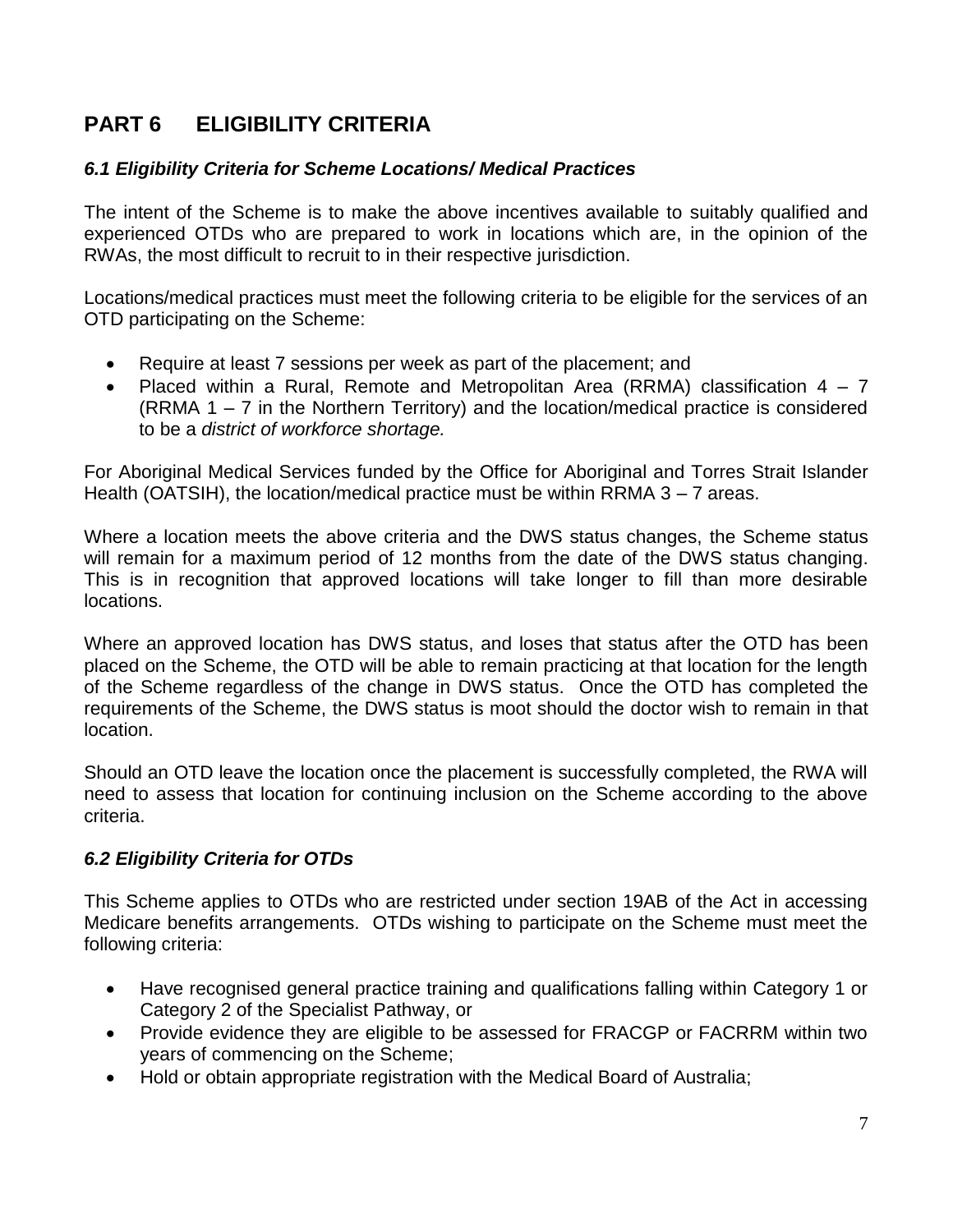- Intend to seek or currently possess permanent residency and/or Australian Citizenship; and
- Will be providing at least 7 sessions a week as part of their placement.

All applications will be formally assessed within each jurisdiction by the relevant RWA. Interested OTDs should contact the relevant RWA for more information on the nature and scope of this assessment.

#### *6.3 Eligibility Grace Periods*

There may be circumstances where an eligible medical practitioner commences work in a town (where an approved Scheme placement is available) but does not initially join the Scheme. Should that commencement change the DWS status of the town, and should the medical practitioner, having settled into the town, then decide to apply to the Scheme, Health will look favourably on approving a placement on the Scheme from the date of enrolment on the Scheme.

There may be circumstances where a medical practitioner is not eligible to join the Scheme (e.g. unable to demonstrate enough GP experience at the time of placement) when they initially move to an approved location. Should that medical practitioner become eligible after a period of time DoHA will look favourably on approving a placement on the Scheme from the date of enrolment (not the date the medical practitioner commenced practice at that location).

No backdating for time already served will be allowed as per 8.3 below.

# **PART 7 APPLICATION PROCESS**

All applications for the Scheme are required to address the eligibility criteria in parts 6.1, 6.2 and 6.3 of the Guidelines. Please refer to the RWAs (contact details at Appendix A) for application forms.

# **PART 8 ASSESSMENT**

#### *8.1 Locations – Graded Category Incentives*

The Graded Category Incentives (GCI's) were established from 1 July 2004 to enhance the attractiveness of positions in the most rural and remote locations which experience workforce shortages and retention and recruitment difficulties.

Locations that meet the eligibility criteria in part 6.1 of the Guidelines are assessed and recommended by the RWAs and approved by RHWA under the system of GCI's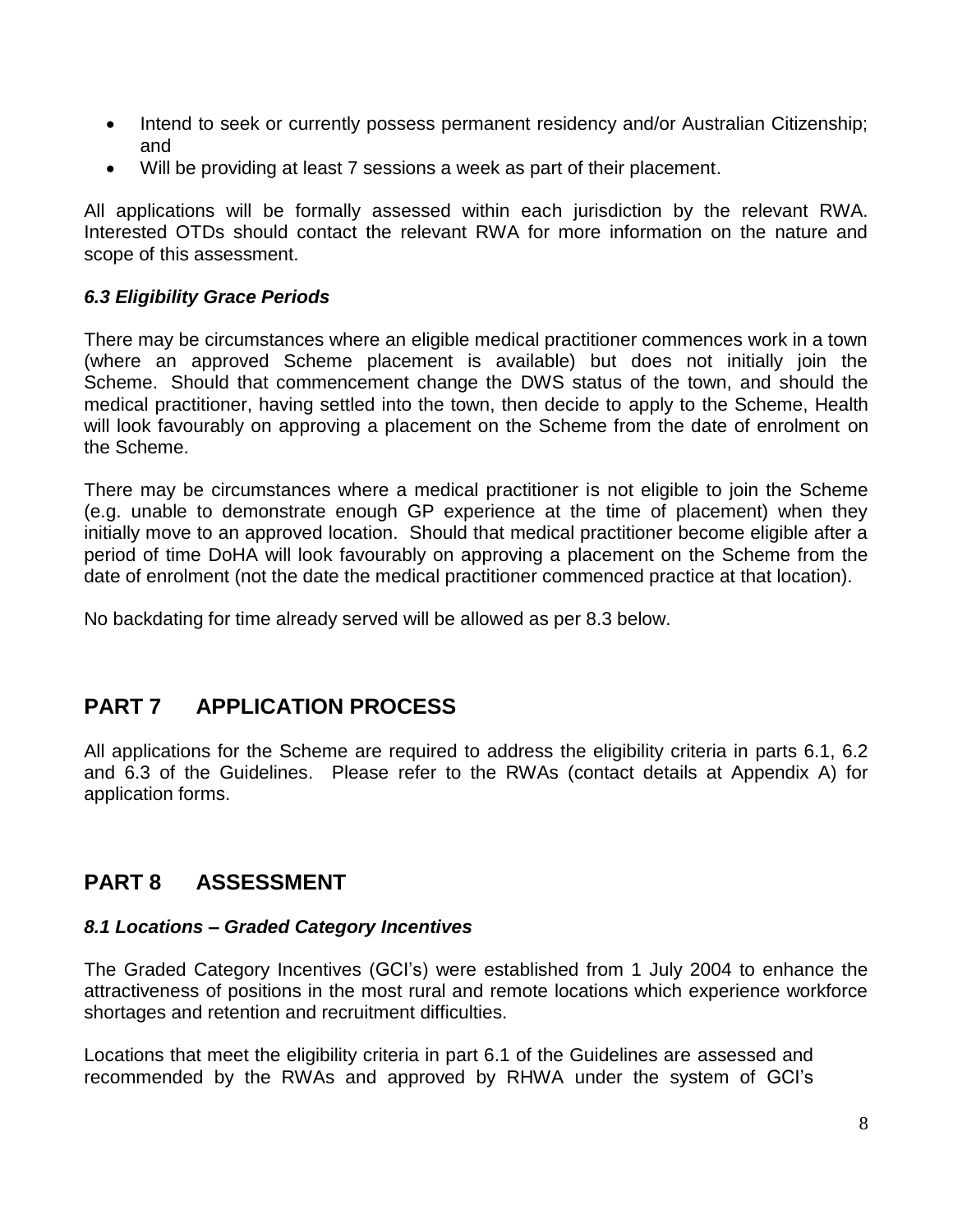(Category A, B or C) to determine the term of service (3, 4 or 5 years) for an OTD participating on the Scheme.

The following criteria are considered when determining the GCI for a location:

- RRMA classification;
- ARIA (Accessibility remoteness index of Australia);
- ASGC (Australian Standard Geographic Classification) Remoteness Areas; and
- Recruiting and retention difficulties.

Further information on GCI's can be found at Appendix B. RWAs will need to inform RHWA of Category A and Category B locations in their State or Territory.

#### **8.2** *Locations – Multiple Placements at the One Location*

Locations that meet the eligibility criteria under part 6.1 of the Guidelines are approved for one medical practitioner position only, unless the DWS status of that location does not change with the placement of the Scheme participant. In that case, further approvals will be granted until that location loses its DWS status.

OTDs on the Scheme may have the option to enter into job-sharing arrangements in limited circumstances where such an arrangement suits both the needs of the location and the needs of the medical practitioner participating on the Scheme.

Job sharing arrangements will be considered where the work does not exist for two full time equivalent positions. For example, husband and wife/partners/couples working reduced hours in order to meet a full time position or two doctors who work reduced hours to make up one full time equivalent medical practitioner position.

OTDs in this situation would need to meet the minimum working hour requirements of DIAC relevant to the visa they hold.

Further, OTDs in this situation would need to meet the pro-rata equivalent of the Scheme location GCI term of service.

An initial approval of a location does not automatically confer a continuation of that position should an OTD leave unless the conditions specified under 6.1 are met.

#### *8.3 Enrolment*

OTDs are required to apply to the relevant RWA for eligibility review, assessment and enrolment on the Scheme.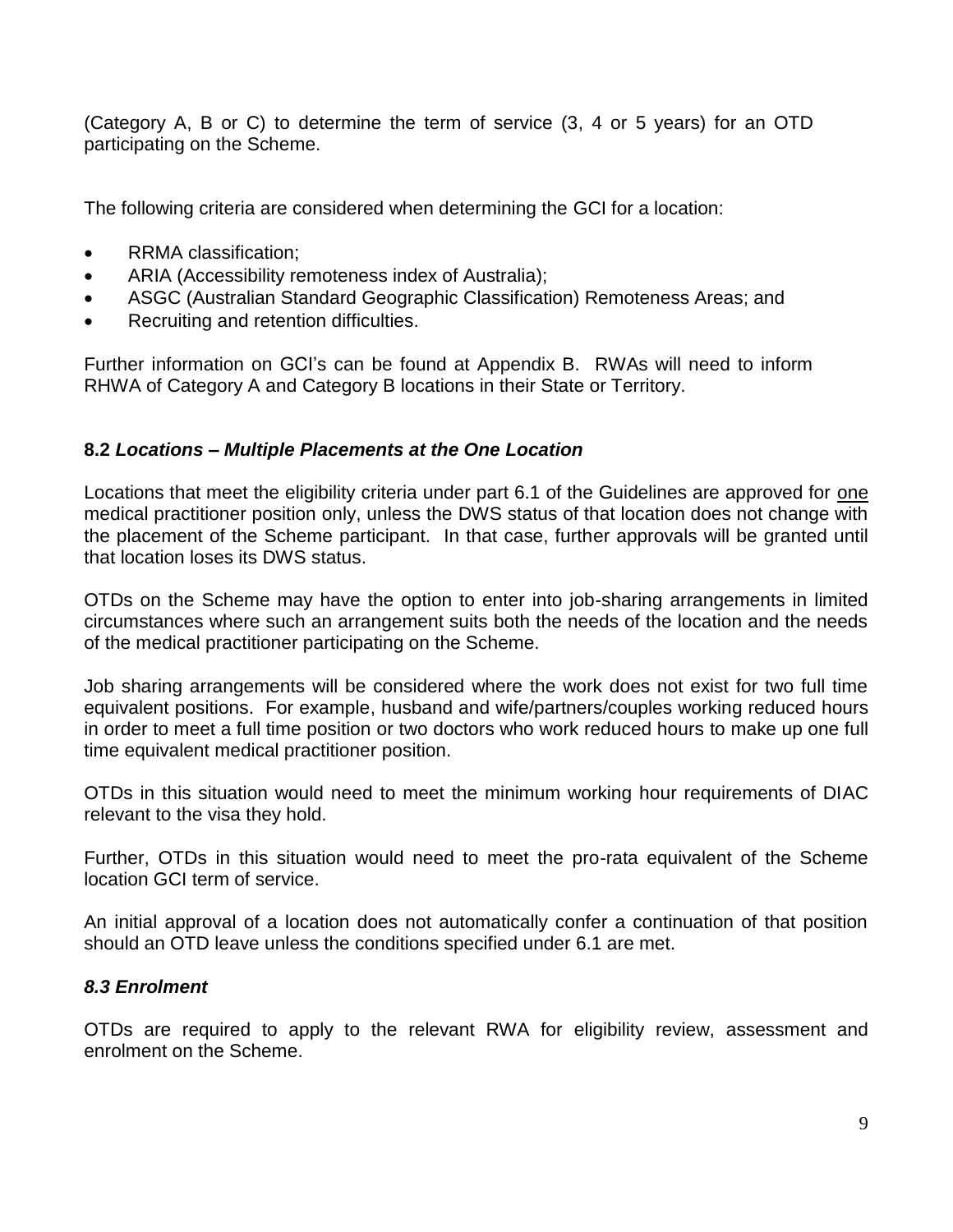Enrolment on the Scheme commences on the date the OTD is enrolled by the RWA by signing the appropriate agreement and commences practice in a Scheme approved location.

There are no circumstances under which the OTD's date of entering an agreement with the RWA can be backdated for services the doctor may have provided prior to the agreement, as per 6.3 above.

#### *8.4 Transfer/Relocation*

OTDs participating on the Scheme may be allowed to relocate to another location under the following conditions:

- The location is an eligible location as stated under part 6.1 of the Guidelines;
- The OTD continues to meets the eligibility criteria under part 6.2 of the Guidelines for the nominated location;
- The OTD has suitable qualifications and experience for the nominated location; and
- If the transfer is between jurisdictions, the transfer is supported by the two relevant RWAs.

If an OTD relocates to a location of a different GCI the term of service will be recalculated accordingly.

Requests for relocation must be submitted by the OTD to the relevant RWA no less than three months prior to the date of relocation. Contact details for the RWAs can be found at Appendix A.

#### *8.5 Leave Arrangements*

All OTDs on the scheme will be encouraged to take up to four weeks of annual leave per year.

Over and above annual leave, OTDs on the Scheme are eligible for up to three months leave (in total over the course of the placement and including recreation, training, study and maternity leave) without any penalties to their term of service requirements.

Furthermore an OTD on the Scheme can take up to 12 months extended leave from the Scheme; however this time will not be calculated as part of their term of service requirement. OTDs taking extended leave beyond the 12 months will be considered on a case by case basis as negotiated between the RWA and the participant.

# **PART 9 TIME FOR DECISIONS**

Decisions regarding applications for placement on the Scheme must be made by the RWA within 28 days of receipt of the completed application.

Incomplete applications will be placed on hold until the relevant RWA receives all required documentation.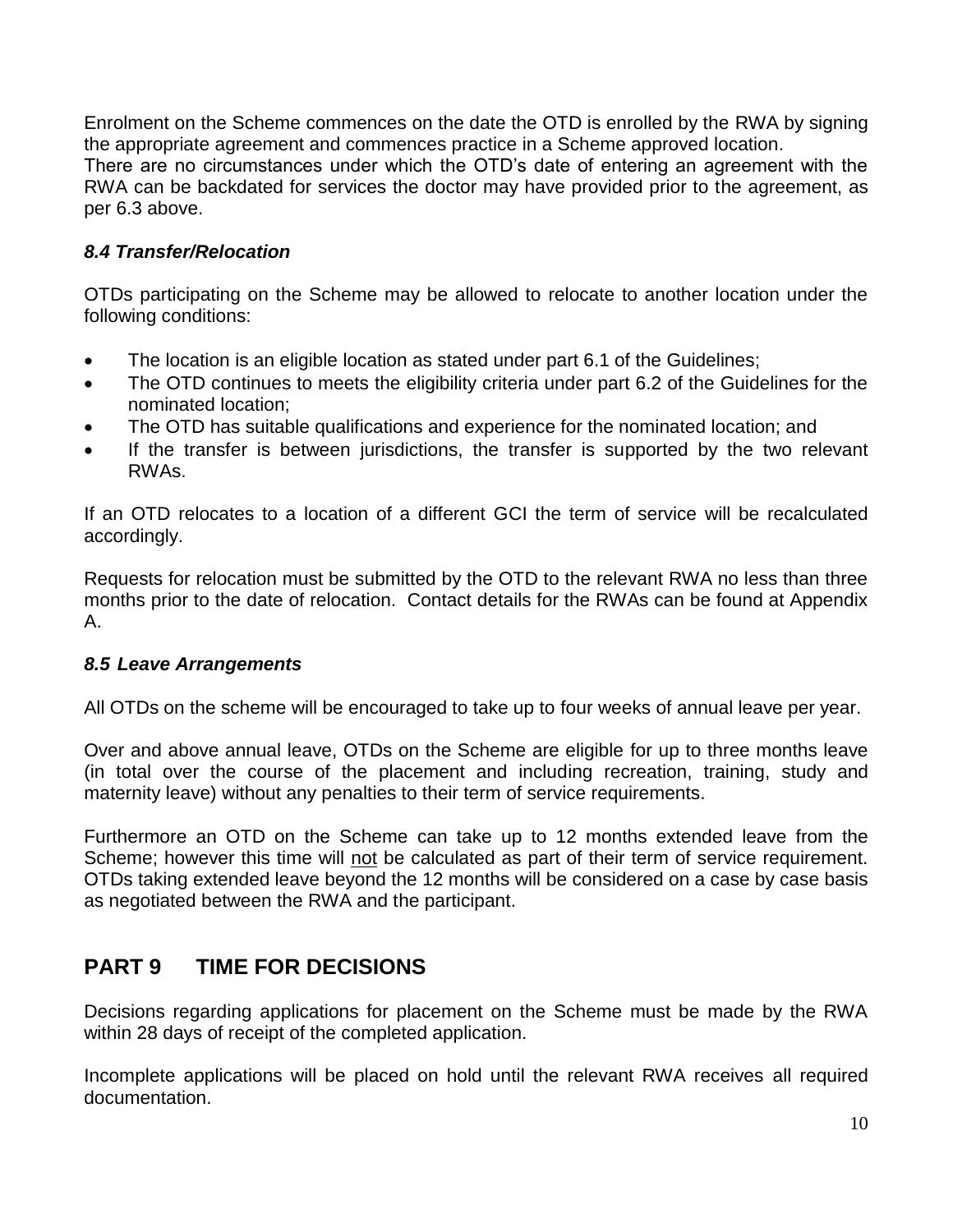# **PART 10 ROLES AND RESPONSIBILITIES**

#### *10.1 Overseas Trained Doctors*

OTDs participating on the Scheme are responsible for the following throughout the duration of the Scheme:

- Meet the requirements of sections 19AA and 19AB of the Act;
- Maintain suitable medical board registration:
- Maintain a current Medicare Provider Number in the relevant location(s);
- Notify the relevant RWA of any changes that impact on the Scheme i.e. leave arrangements, requests to transfer location;
- Comply with the Scheme contract agreement with the relevant RWA including
	- o complete the required term of service in a location deemed eligible for the Scheme;
	- o attain FRACGP or FACRRM within two years from enrolment**\*\*;** and
	- o attain Australian permanent residency and/or Australian Citizenship;
- Provide certified copies of FRACGP or FACRRM and Australian Permanent Residency or Citizenship to the relevant RWA two months prior to the completion of their placement.

\*\* This period may be extended subject to extenuating circumstances in the OTD's personal situation and/or work location. Extenuating circumstances will be assessed on an individual case by case basis by the relevant RWA and RHWA.

Health will only accept the following forms of evidence of the above:

- Certified copy of an original letter or certificate from ACRRM or RACGP confirming Fellowship,
- Certified copy of the permanent residency (PR) visa inserted into the applicant's passport as evidence of their PR status, or
- Certified copy of Australian citizenship certificate, or
- Certified copy of the front page of OTDs Australian passport (where the OTD is now a Citizen of Australia).

Failure to do so may result in the termination of the OTD's participation on the Scheme and/or a cessation of the OTD's access to the Medicare benefit arrangements.

#### *10.2 Rural Workforce Agencies*

RWAs are responsible for the administration of the Scheme in their State or Territory. This involves:

• Identifying those difficult-to-recruit to locations which meet the criteria of the Scheme;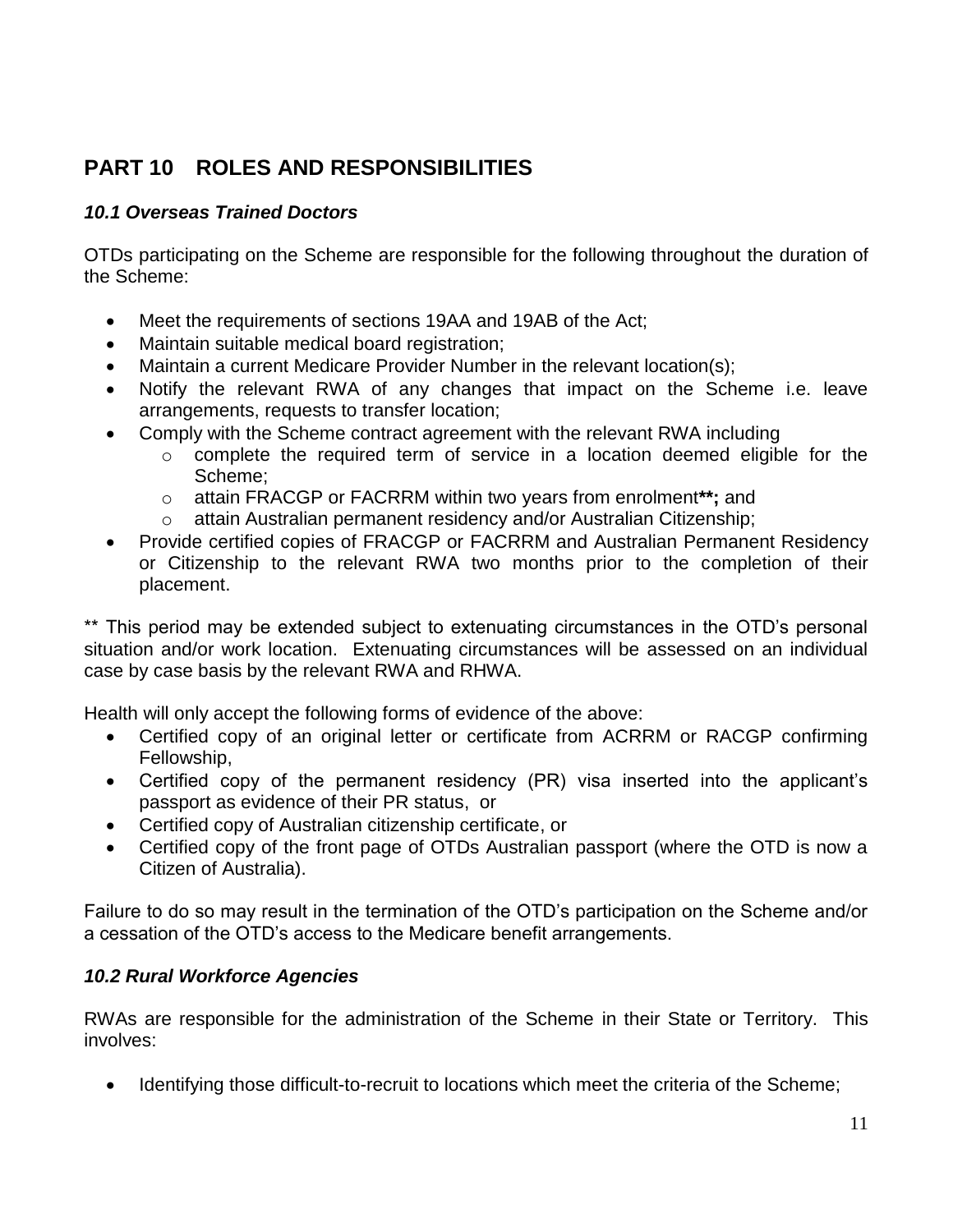- Assessing those locations as Category A, B or C according to the Guidelines and advising RHWA of the recommended location categorization. RHWA is responsible for approving the location categorization;
- Providing RHWA with a list of Scheme approved locations and updating that information as locations are added to or removed from the Scheme;
- Actively promoting the Scheme to eligible OTDs as an incentive to recruit and retain medical workforce to difficult-to-recruit-to practices and locations;
- Assessing the OTD on his/her suitability (both professional and personal/familial) for specific placements;
- Entering into agreements with successfully recruited OTDs outlining the requirements of the OTD and the commitment from the RWA and Health;
- Entering details of each placement into the RHWA database of approved locations and participants;
- Ensuring that the OTD participates in an appropriate orientation program to the practice and the community;
- Ensuring that the OTD has access to appropriate support as they work towards FRACGP or FACRRM within the timeframe of the Guidelines. This may include sourcing an appropriate mentor, working collaboratively with a relevant Regional Training Provider, providing educational and training opportunities directly or any other method to ensure adequate support. RWAs can access funding through the Five Year OTD Recruitment Scheme Additional Assistance Scheme to be used for this purpose;
- Maintaining data on the OTD's progress on the Scheme;
- Collecting the necessary documentary evidence from the OTD two months prior to the completion of the placement; and
- Forwarding this evidence to RHWA six weeks prior to the completion of the placement.

#### *10.3 Rural Health Workforce Australia*

RHWA is responsible for ensuring that the terms and conditions of the Guidelines are met and that the Scheme is managed in a nationally consistent and cost effective manner.

This includes:

- Maintaining an up-to-date database of approved locations and placements for access by Health;
- Ensuring all locations nominated and placements made by RWAs meet the Guideline requirements;
- Receiving and assessing the documentation provided by RWAs on behalf of OTDs who have completed their requirements on the Scheme;
- Writing to Health on behalf of OTDs who have completed their requirements under the Scheme to request a non-location specific exemption to section 19AB of the Act within two weeks of receiving the documentation from the RWA;
- Advising participants of their completion on the Scheme once the 19AB exemption letter is received from Health; and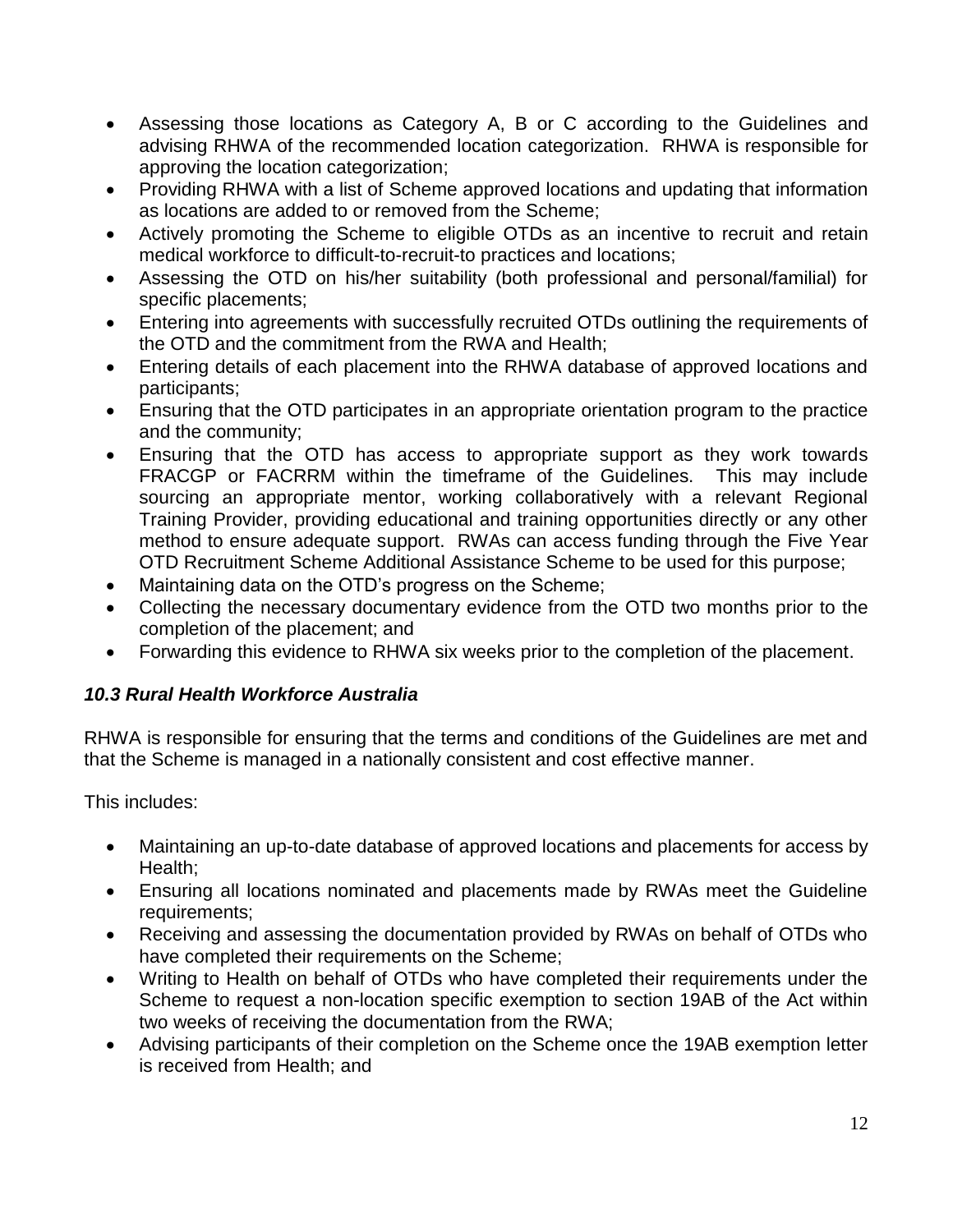Enhancing and maintaining the national consistency of the Scheme across all jurisdictions by reviewing and improving the Guidelines.

# **PART 11 REJECTIONS AND TERMINATION**

When an applicant is deemed not eligible or in the event that an OTD on the Scheme fails to comply with the requirements of the Scheme, the relevant RWA may terminate the OTD participating in the Scheme by issuing a notice stating the grounds for termination.

This action would only be taken in extreme circumstances, and only then when all avenues to resolve the situation had been exhausted.

Upon such termination, Health's undertaking to provide a reduction in the ten year moratorium restrictions will no longer be applicable to the OTD. The OTD will be advised in writing.

# **PART 12 APPEALS**

If an applicant is refused participation on the Scheme he or she can apply to RHWA for reconsideration on the basis of procedural unfairness or that the relevant RWA did not apply the Guidelines correctly. Applicants should at that time provide additional information to support their application and, in particular, address the eligibility criteria relevant to applicants set out in Part 6 of these Guidelines.

No appeals will be heard on the basis of a difference of opinion between the RWA and the applicant regarding their clinical competency.

Appeals should be lodged to RHWA, with a copy to the RWA in the relevant State/Territory. All appeals regarding the Scheme are to be addressed to RHWA for reconsideration at:

Rural Health Workforce Australia Suite 2, Level 5 10 Queens Road Melbourne Vic 3004 Phone: (03) 9860 4700 Fax: (03) 9820 8383 [www.rhwa.org.au.](http://www.rhwa.org.au/)

RHWA has up to 28 days to make a decision on an appeal.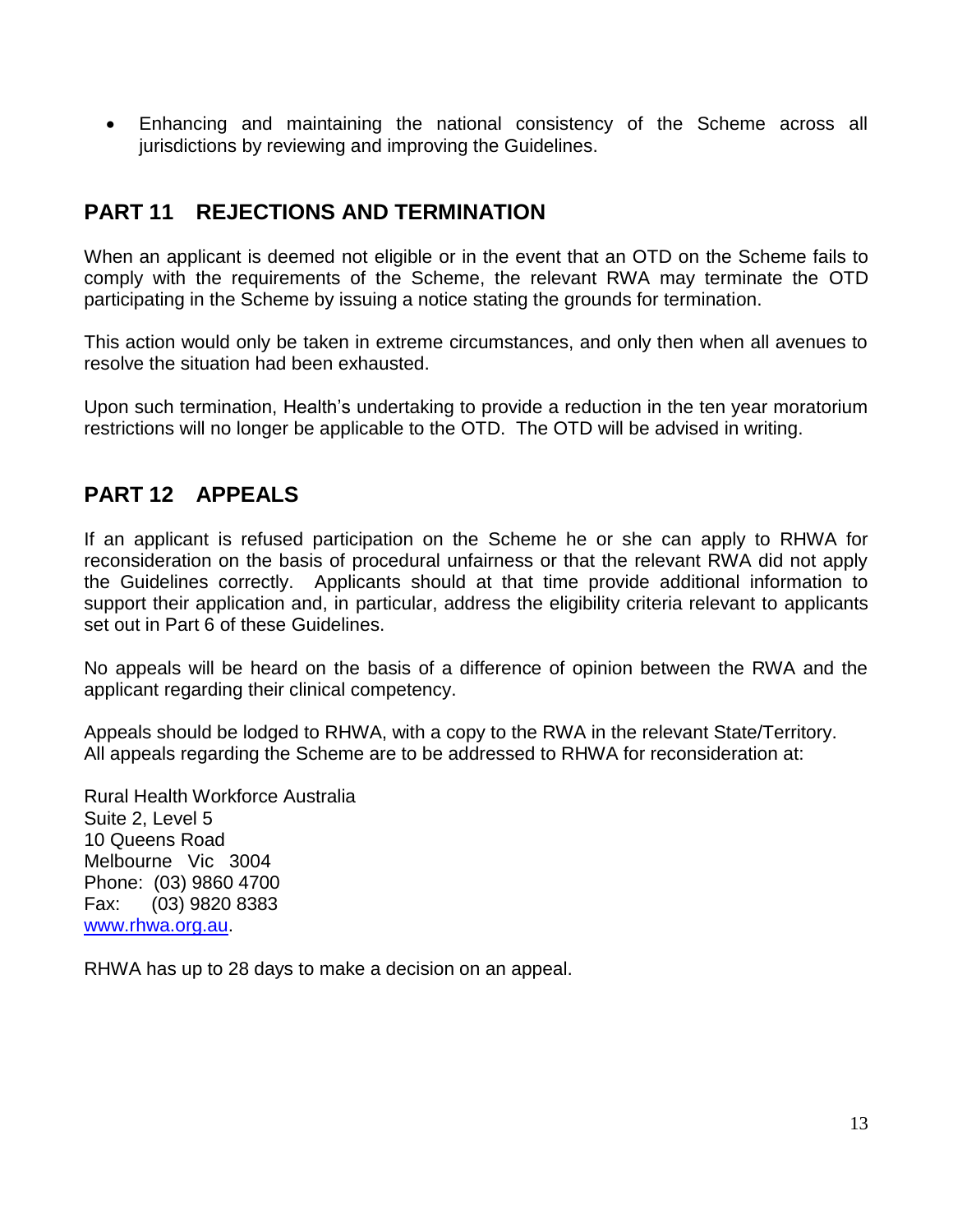# **Appendix A**

#### **RURAL WORKFORCE AGENCIES CONTACT DETAILS**

#### **NSW Rural Doctors Network**

Address: Level 3, 133 King Street NEWCASTLE NSW 2300 Phone: (02) 4924 8000 Website: [www.nswrdn.com.](http://www.nswrdn.com/)au

#### **Rural Workforce Agency Victoria**

Address: Level 2, 20 Queens Road MELBOURNE VIC 3000 Phone: (03) 9349 7800 Website: [www.rwav.com.au](http://www.rwav.com.au/)

#### **Health Workforce Queensland**

Address: Level 13, 288 Edward Street BRISBANE QLD 4001 Phone: (07) 3105 7800 Website: [www.healthworkforce.com.au](http://www.healthworkforce.com.au/)

#### **Rural Doctors Workforce Agency, South Australia**

Address: 63 Henley Beach Road MILE END SA 5031 Phone: (08) 8234 8277 Website: [www.ruraldoc.com.au](http://www.ruraldoc.com.au/)

#### **Rural Health West, Western Australia**

Address: Level 2, 10 Stirling Highway NEDLANDS WA 6909 Phone:(08) 6389 4500 Website: www.ruralhealthwest.com.au

#### **Health Recruitment PLUS, Tasmania**

Address: 161 St John Street LAUNCESTON TAS 7250 Phone: (03) 6334 2355 Website: [www.healthrecruitmentplus.com.au](http://www.healthrecruitmentplus.com.au/)

#### **Northern Territory Medicare Local**

Address: 5 Shepherd Street Darwin NT 0801 Phone: (08) 8982 1000 Website: [www.ntml.org.au](http://www.ntml.org.au/)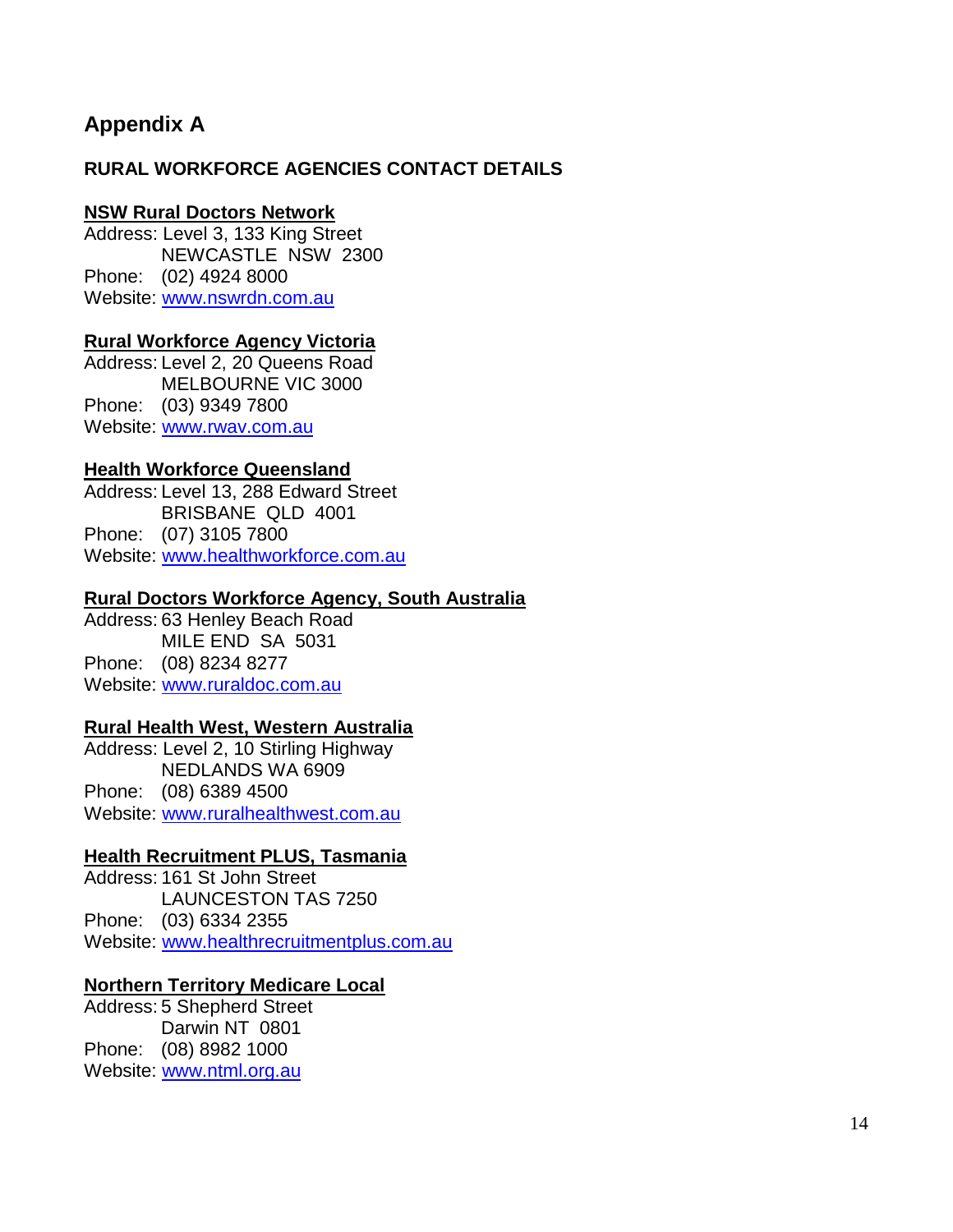# **Appendix B**

#### **GRADED CATEGORY INCENTIVES**

There are three categories applicable to Scheme locations. The categories will determine the amount of time concession an OTD can earn under the Scheme.

#### **CATEGORY A - Exceptionally difficult for GP recruitment and retention**

- This category covers locations which experience exceptional difficulties recruiting and retaining GPs and will be predominantly:
	- o Small, very remote communities, i.e. with three or less doctors in the Very Remote (RA 5) category under the ASGC; or
	- o Very remote and difficult to retain Indigenous communities, i.e. rural and remote indigenous community with demonstrated difficulty in GP recruitment and retention.
- A Scheme placement in this category will reduce the ten year moratorium from ten years to three years.

#### **CATEGORY B - Very difficult for GP recruitment and retention**

- This category covers specific communities which experience a lot of difficulty recruiting and retaining GPs.
- Accepted criteria will include consideration of a combination of the following:
	- $\circ$  Evidence of high turnover rate and/or length of vacancy in the location.
	- o Remote location (RA 4) as determined by ASGC or other index of remoteness and accessibility as appropriate to the State or Territory.
	- o Small community (three doctors or less).
	- o Very difficult community attributes, preferably supported by a measure of need for rural practitioners (population adjusted for factors known to influence need for medical services e.g., age, sex, socio-economic status, mortality rates).
	- o High Indigenous population of the community.
	- o Demonstrated requirement for advanced practice skills in community, for example, obstetrics or anaesthetics.
	- o Special services, e.g., Aboriginal Medical Services and some remote Royal Flying Doctor Services bases.
	- o Extreme climate e.g.: exceptional rainfall/wet day's status of community.
- A Scheme placement in this category will reduce the ten year moratorium from ten years to four years.